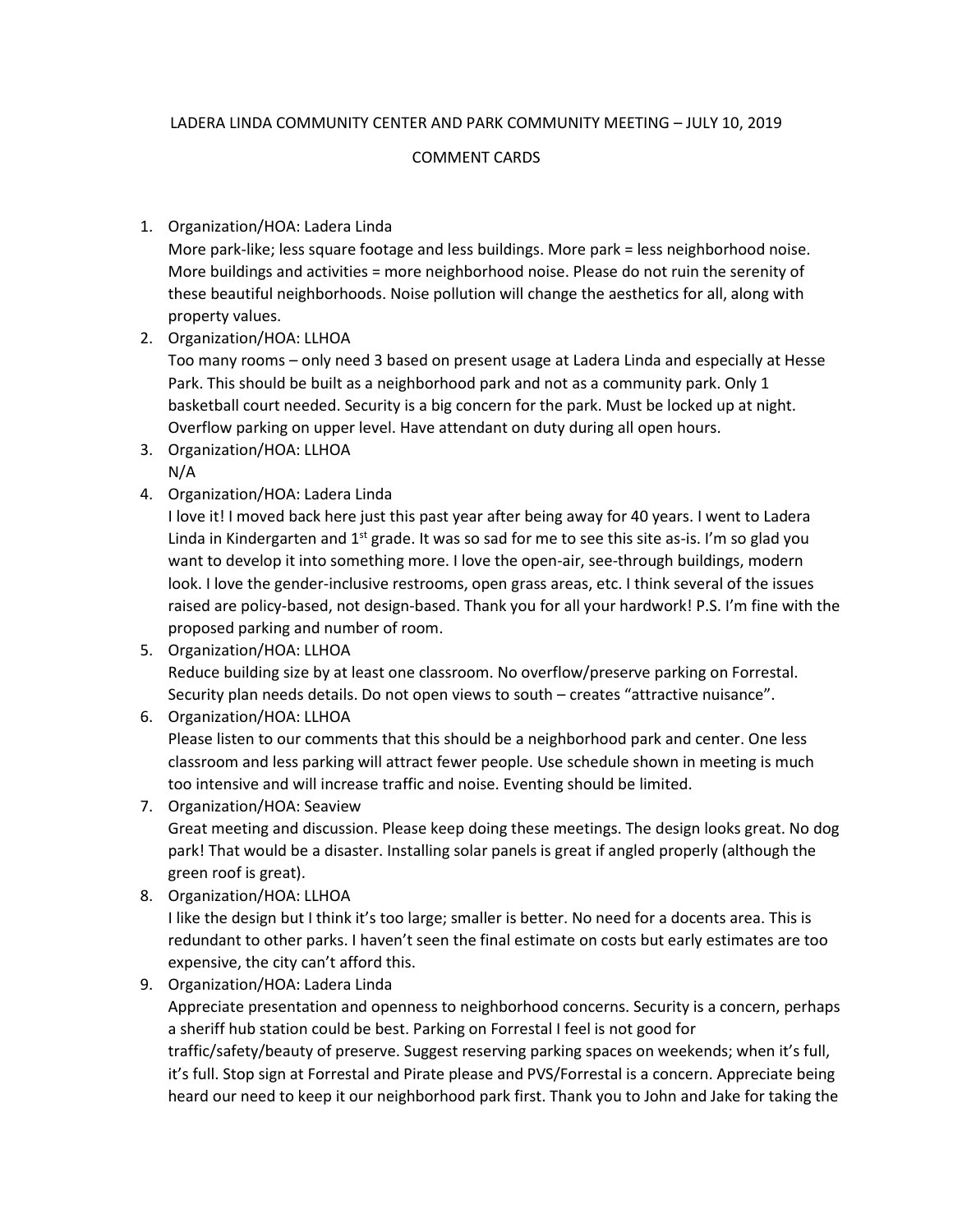time to talk with me. Forget to mention like the Discovery Room in All Purpose Room and storage of what this place is all about. The preserve; save it.

10. Organization/HOA: N/A

This community is aging, rapidly. There is a need for a non-commercial venue for drop off, senior day care for the "oldest old" – The longest/fastest growing segment of the population is 80+, many of whom are "aging in place" at home. Social isolation negatively impacts health.

11. Organization/HOA: N/A

Parking lot surface to be not heat absorbing material. Reduce the heat effect. It does get hot during the summer. 1994-95-96-97 my kids played soccer and softball.

- 12. Organization/HOA: LL I think the plan is great!
- 13. Organization/HOA: N/A Please consider all main rooms having sliding folding glass doors. Then the activities could be
	- extended out of the rooms under the wide roof.
- 14. Organization/HOA: LLHOA What percent of the grass area currently up along Forrestal are you keeping? It looks quite outside it's been reduced by 30'-100'.
- 15. Organization/HOA: LLHOA How many times in past 3-5 years have we needed 55 parking spaces and/or 80 spaces?
- 16. Organization/HOA: LLHOA Where is the space for a dog park? Our community has many dogs.
- 17. Organization/HOA: LLHOA Would love a dog park!!! No kitchen anywhere?
- 18. Organization/HOA: LLHOA Please build with same number of rooms at Hesse Park.
- 19. Organization/HOA: LLHOA

Thank you for downsizing some more, but we still have concerns regarding activities such as dances or receptions or any classes that will have amplified music. Noise and parking are still areas of worry for Ladera Linda residents.

20. Organization/HOA: LLHOA

We need the gate locked every night! We don't need it used as a "for profit venue". We don't need a dog park. Please keep it small.

21. Organization/HOA: Ladera Linda

Excellent presentation – please listen to local stakeholders, those who are next to the center. There are real concerns. This should primarily be a neighborhood park first, open to public second.

- 22. Organization/HOA: Seaview Keep building and facilities to minimum required to serve immediate neighborhoods. Replace green roof with solar.
- 23. Organization/HOA: N/A Great meeting.
- 24. Organization/HOA: LLHOA I like the size and profile of the building. We don't need any type of dog facility.
- 25. Organization/HOA: MHOA Very nice design. Size is perfect for the area. Thank you.